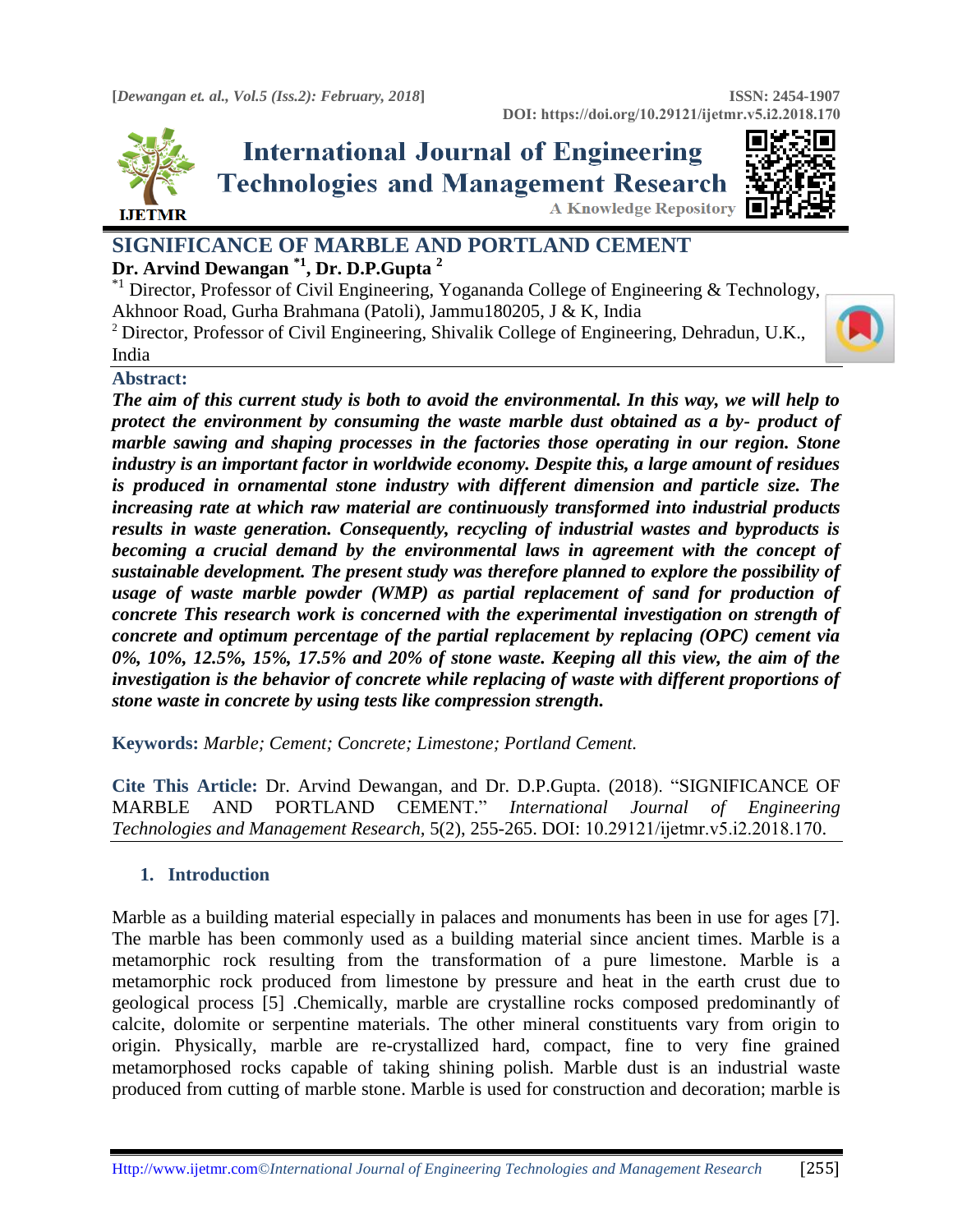**DOI: 10.5281/zenodo.1198999**

durable, has a noble appearance, and is consequently in great demand. The main impurities in raw limestone (for cement) which can affect the properties of finished cement are magnesia, phosphate, leads, zinc, alkalis and sulfides. A large quantity of powder is generated during the cutting process. The result is that the mass of marble waste which is 20% of total marble quarried has reached as high as millions of tons [7]. Leaving these waste materials to the environment directly can cause environmental problem. The disposal of these materials constitutes an environmental problem because more of these materials are being generated yearly [1]. This put pressure on the limited number of landfill and suggests more sustainable use of such in construction development and in production of new products like concrete. A major component of concrete is cement, which similarly exerts environmental and social effects. The cement industry is one of the three primary producers of carbon dioxides, a major greenhouse gas 5- 10%. The other two are the energy production and transportation industries. The use of marble dust as filler material in cement reduces the amount of natural resources required. This displaces some cement production, an energetically expensive and environmentally problematic process, while reducing both the need for land area for extracting resources and amount of industrial waste that must be disposed of. Marble powder can be used as filler in concrete and paving materials and helps to reduce total void content in concrete. Marble powder can be used as an admixture in concrete, so that strength of the concrete can be increased. Marble dust is mixed with concrete, cement or synthetic resins to make counters, building stones, sculptures, floors and many other objects [7].

The advancement of concrete technology can reduce the consumption of natural resources and energy sources which in turn further lessen the burden of pollutants on the environment. Presently, large amount of marble dust are generated in natural stone processing plants with an important impact on the environment and humans. In India, marble dust is settled by sedimentation and then dumped away which results in environmental pollution, in addition to forming dust in summer and threatening both agriculture and public health [1]. Thus the utilization of the marble dust in various industrial sectors especially the construction, agriculture, glass and paper industries would help to protect the environment. Waste can be used to produce new products or can be used as admixtures so that natural resources are used more efficiently and the environment is protected from waste deposits. Test results show that this industrial bi product is capable of improving hardened concrete performance up to 10%, Enhancing fresh concrete behaviour. 30 cubes, 15 Beam and 15 cylinders have been casted. The compressive strength, Flexural strength and tensile strength of cubes and cylinders were measured for 7 and 28 days [1]. There are several reuse and recycling solutions for this industrial by-product, both at an experimental phase and in practical applications. On the other hand, recycling waste without properly based scientific research and development can result in environmental problems greater than the waste itself. One of the logical means for reduction of the waste marble masses calls for utilizing them in building industry itself. Some attempts have been made to find and assess the possibilities of using waste marble powder in mortars and concretes and results about strength and workability were compared with control samples of conventional cements and mortar/ concrete. Marble powder is not available in all the places. Despite this fact, concrete production is one of the concerns worldwide that impact the environment with major impact being global warming due to CO2 emission during production of cement. In addition to this, due to fineness of the marble powder, it will easily mix with aggregates so that perfect bonding is possible [8]. Marble powder will fill the voids present in concrete and will give sufficient compressive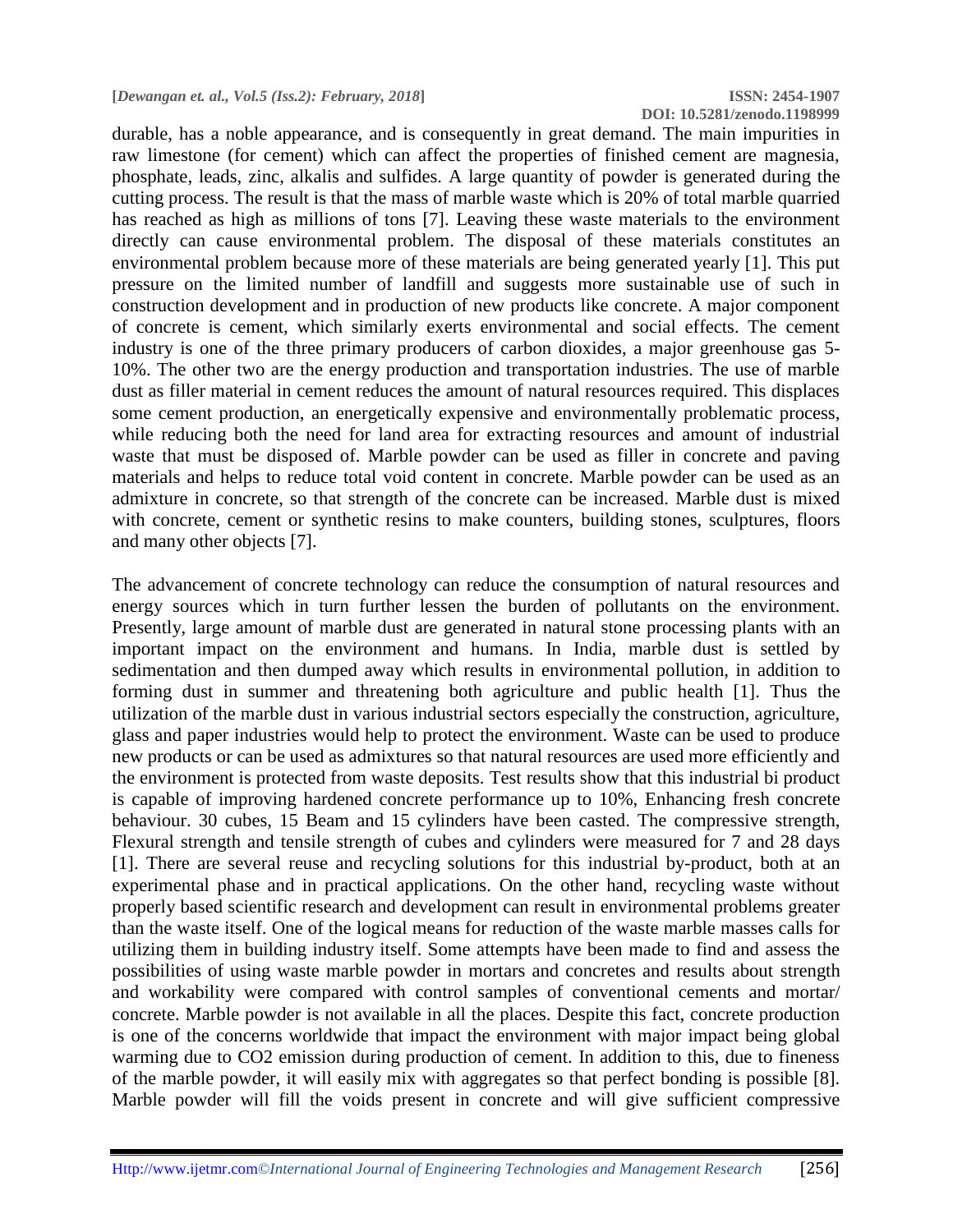strength when compared with the ordinary concrete. India is among the top world exporters of marble stone. The Indian marble industry has been growing steadily at an annual rate of around 10% per year. Cutting of stones produces heat, slurry, rock fragments and dust. 20 to 30% of marble blocks are converted in to powder. 3,172 thousand tons of marble dust was produced in year 2009-10. Waste Marble dust (WMD) can be used to improve the mechanical and physical properties of the conventional concrete. The possibility of utilizing WMD as an alternative very fine aggregate in the production of concrete will also induce a relief on waste disposal issues. Now-a-days the cost of material is increasing so if we use the waste material in the production of the concrete so we decrease the price [7].

The other benefits to cement industry include lower cost of cement production and lower greenhouse gas emission per tonne of cement production. This may also enable cement industries to take benefits of carbon trading. The present scenario should deal with utilization of industrial wastes such as fly ash (from thermal power plants), marble sludge (from marble industry), blast furnace slag and steel slag (from iron & steel industries), phosphor gypsum (from fertilizer plants), red mud (from aluminum industries), lime sludge's (from sugar, paper, calcium carbide industries), lead-zinc slag (from zinc industries) and kimberlitic (from mining) for manufacture of cement and related building materials. From the results it is observed that all of the major components of ordinary Portland cement clinkers are present in the produced clinkers. Waste can be used to produce nee products or can be used as admixtures so that natural sources are used more efficiently and the environment is protected from waste deposits. The ordinary stone dust obtained from crushers does not comply with IS: 383-1979. The presence of flaky, badly graded and rough textured particles result in hash concrete for given design parameters. Use of marble dust as a fine aggregate in concrete draws serious attention of researchers and investigators. Marble powder has a very high Blaine fineness value of about 1.5 m<sup>2</sup>/g with 90% of particles passing 50 μm sieves and 50% under 7 μm. The maximum compressive and flexural strengths were observed for specimens containing 6% waste sludge when compared with control and it was also found that waste sludge up to 9% could effectively be used as an additive material in cement [5]. To avoid the pollution and reuse the waste material, the present study has been carried out. As the Properties of marble powder are as good as the sand, the marble sludge powder and quarry dust has been used as fine aggregate in the cement concrete. Now strength and durability properties of concrete play an important role in concrete structures. In the past, only strength of concrete was considered in the concrete mix design procedure assuming strength of concrete is an all pervading factor for all other desirable properties of concrete including durability. Although compressive strength is a measure of durability to a great extent it is not true that the strong concrete is always durable concrete. It is now recognized that the strength of concrete alone is not sufficient, the degree of harshness of the environmental condition to which concrete is exposed over its entire life is equally important. Therefore, both strength and durability have to be considered explicitly at the design stage.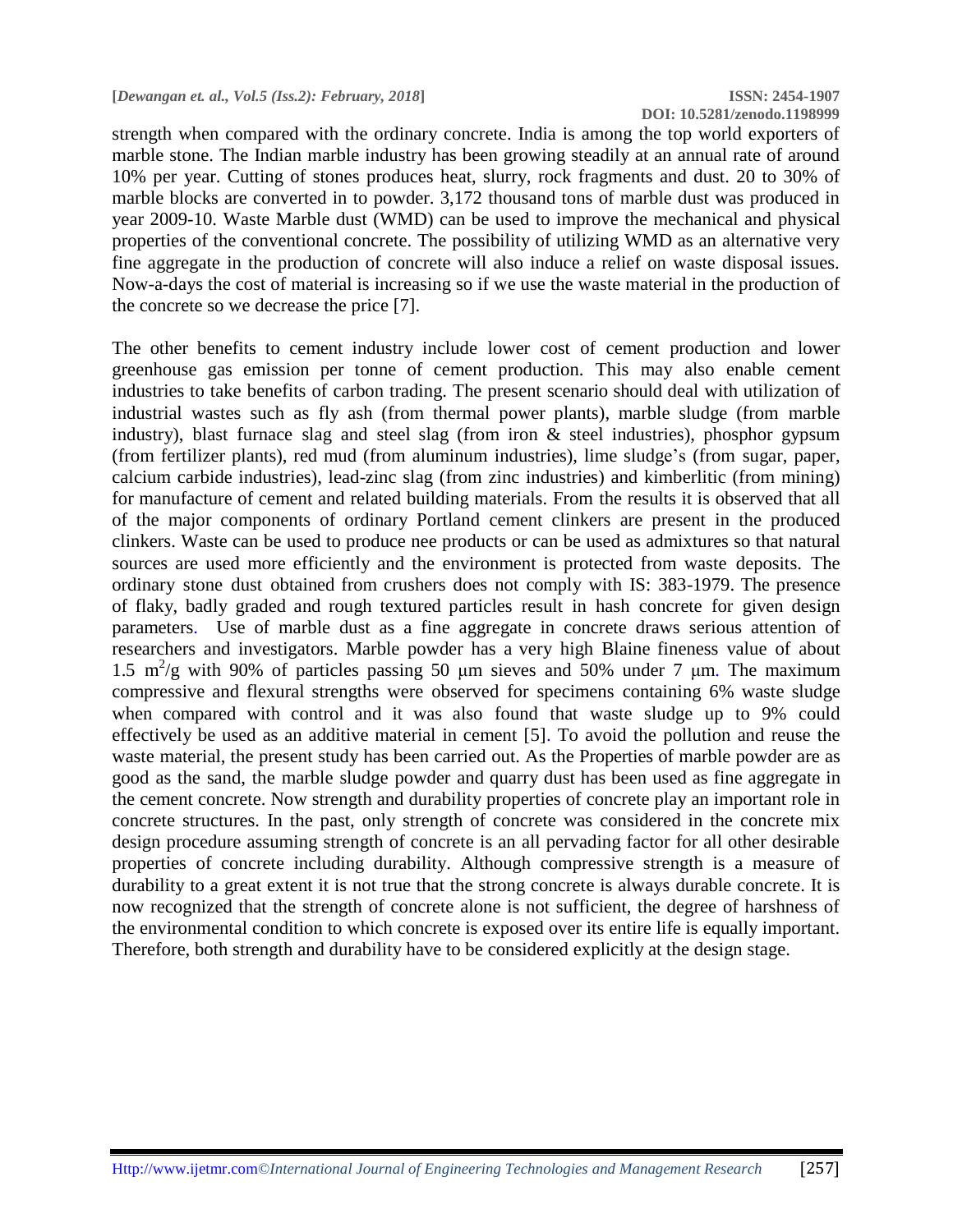

Figure 1.1: Marble Production in India

## **2. Effects of Marble Dust as Partial Replacement of Cement in Concrete**

The advancement of concrete technology can reduce the consumption of natural resources and energy sources and lessen the burden of pollutants on the environment. The cost of natural resources is also increased. They have forced to focus on recovery, reuse of natural resources and find other alternatives. Presently large amounts of Stone waste are generated in natural stone processing plants with an important impact on environment and humans [20]. The use of the replacement materials offer cost reduction, energy savings, arguably superior products, and fewer hazards in the environment. Stone blocks are cut into smaller blocks in order to give them the desired shape and size. During the process of cutting, in that original Stone mass is lost by 25% in the form of dust. Every year 250-400 tons of Stone wastes are generated on site. The Stone cutting plants are dumping the powder in any nearby pit or vacant spaces, near their unit although notified areas have been marked for dumping. This leads to serious environmental and dust pollution and occupation of a vast area of land, especially after the powder dries up so it is necessary to dispose the Stone waste quickly and use in the construction industry [20]. In INDIA, the marble and granite stone processing is one of the most thriving industry the effects if varying marble dust contents on the physical and mechanical properties of fresh and hardened concrete have been investigated This project describes the feasibility of using the marble sludge dust in concrete production as partial replacement of cement The compressive strength of concrete was measured f or 7 and 28 days. In order to evaluate the effects of marble dust on mechanical behavior, many different mortar mixes were tested [3].

#### **3. Methodology**

In order to achieve the objectives of the research and for the development of concepts, which are fundamental for the formation of the whole research work, a comprehensive literature review is made to understand the previous efforts which include the review of text books, periodicals and academic journals, seminars and research papers. The method followed to achieve the objectives of the research determines the required data, which intern is a ground to decide on type and method of data collection and their analysis. Different alternative data collection methods such as experiments, observations and archival records are examined and used when proved suitable.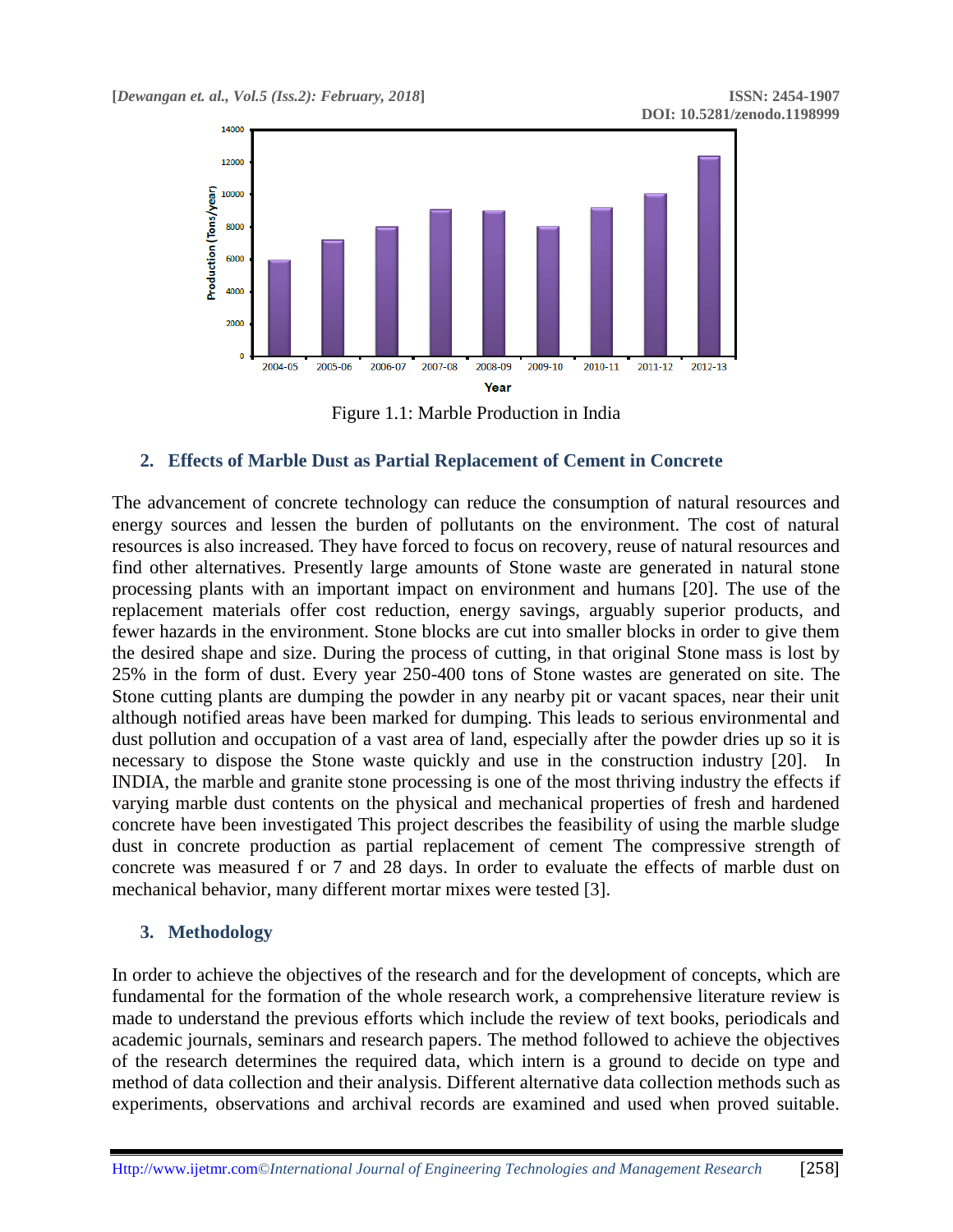Both primary data (collected personally) from the source itself and secondary data from different sources is collected and used for the analysis.

The test results were presented in tabular and graphical forms and the analysis and discussions were also made on the research findings both qualitatively and quantitatively. Finally based on the findings, conclusions and recommendations were forwarded.

## **Types of Portland Cement:**

- 1) Ordinary Portland cement
- 2) Modified cement
- 3) Rapid-hardening Portland cement
- 4) Low heat Portland cement
- 5) Sulphate-resisting Portland cement
- 6) Portland blast furnace cement
- 7) Pozzolanic cement
- 8) Air-entrained cement
- 9) White Portland cement
- 10)Colored Portland cement

## **Properties of Portland Cement**

- **Chemical properties** It is a Portland cement's chemical properties that determine most of its physical properties and how it cures. Therefore, a basic understanding of Portland cement chemistry can help one understand how and why it behaves as it does.
- **Chemical composition** The composition of Portland cement distinguishes one type of cement from another. The phase compositions in Portland cement are denoted as tricalcium silicate (C3S), dicalcium silicate (C2S), tricalcium aluminates (C3A), and tetra calcium aluminoferrite (C4AF). The actual components are often complex chemical crystalline and amorphous structures, denoted by cement chemists as "alite" (C3S), "belite" (C2S), and various forms of aluminates. The behavior of each type of cement depends on the content of these components [12]

| <b>Chemical Name</b>        | <b>Chemical Formula</b> | <b>Shorthand Notation</b> | <b>Percent by Weight</b> |
|-----------------------------|-------------------------|---------------------------|--------------------------|
| <b>Tricalcium Silicate</b>  | 3CaOSiO <sub>2</sub>    | C3S                       | 50                       |
| Dicalcium Silicate          | 2CaOSiO <sub>2</sub>    | C2S                       | 25                       |
| <b>Tricalcium Aluminate</b> | 3CaOAl2O3               | C3A                       | 12                       |
| Tetracalcium                | 4CaOAl2O3Fe2O3          | C4AF                      |                          |
| Aluminoferrite              |                         |                           |                          |
| Gypsum                      | CaSO4H2O                | CSH <sub>2</sub>          | 3.5                      |

Table 2.1: Chemical composition of cement

**Tricalcium silicate** (C3S) hydrates and hardens rapidly and is largely responsible for initial set and early strength. Portland cements with higher percentages of C3S will exhibit higher early strength.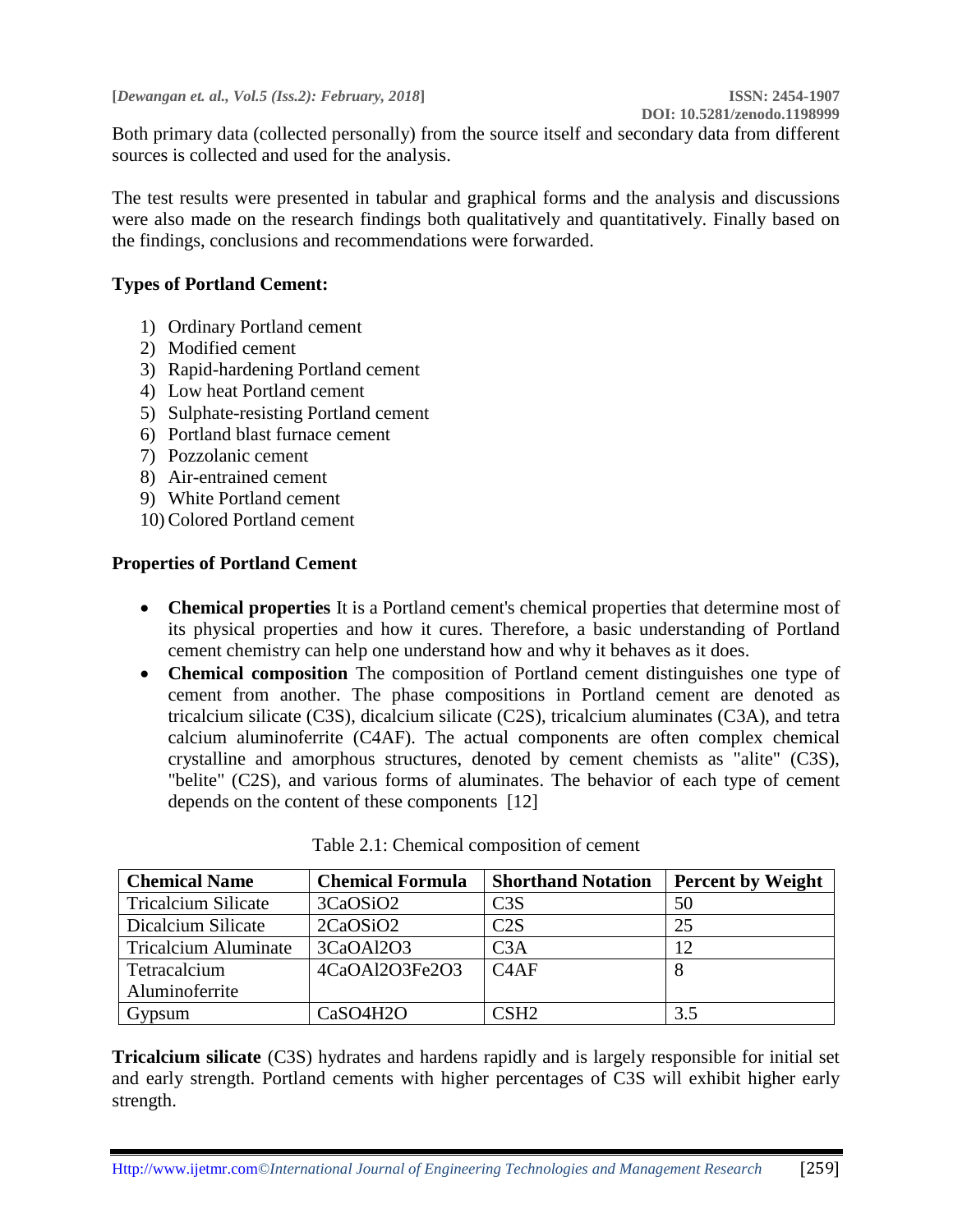**Dicalcium silicate** (C2S) hydrates and hardens slowly and is largely responsible for strength increases beyond one week.

**Tricalcium aluminates** (C3A) hydrates and hardens the quickest. It liberates a large amount of heat almost immediately and contributes somewhat to early strength. Gypsum is added to Portland cement to retard C3A hydration. Without gypsum, C3A hydration would cause Portland cement to set almost immediately after adding water.

**Tetracalcium aluminoferrite** (C4AF) hydrates rapidly but contributes very little to strength. Its presence allows lower kiln temperatures in Portland cement manufacturing. Most Portland cement color effects are due to C4AF

## Comparison of the Characteristics of the Four Main Compounds in Portland Cement

|                          | C <sub>3</sub> S | C <sub>2</sub> S | C <sub>a</sub> A | $C_{a}AF$ |
|--------------------------|------------------|------------------|------------------|-----------|
| Rate of hydration        | Moderate         | Slow             | Fast             | Moderate  |
| Early Strength           | High             | Low              | Low              | Low       |
| Ultimate Strength High   |                  | High             | Low              | Low       |
| Heat of Hydration Medium | 120              | Low              | High             | Medium    |
| Typical (cal/g)          |                  | 60               | 320              | 100       |

Figure 2.1: Characteristics Comparison of Cement Compound

## **Physical properties**

Portland cements are commonly characterized by their physical properties for quality controlling purposes. Their physical properties can be used to classify and compare Portland cements [11]. Different standards have specified certain physical requirements for each type of cement .These properties include:

- i. Fineness
- ii. Specific Gravity
- iii. Consistency
- iv. Soundness
- v. Setting time
- vi. Compressive strength
- vii. Heat of hydration
- viii. Density
- ix. Bulk density

## **i) Fineness**

Fineness of cement is the total surface area of cement grains available for hydration. It determines the level of grinding of cement clinker in grinding mill of plant and affects the rate of hydration. Greater the fineness more is the surface available for hydration, resulting greater early strength and more rapid release of. Fineness of Portland cement has great effects on hydration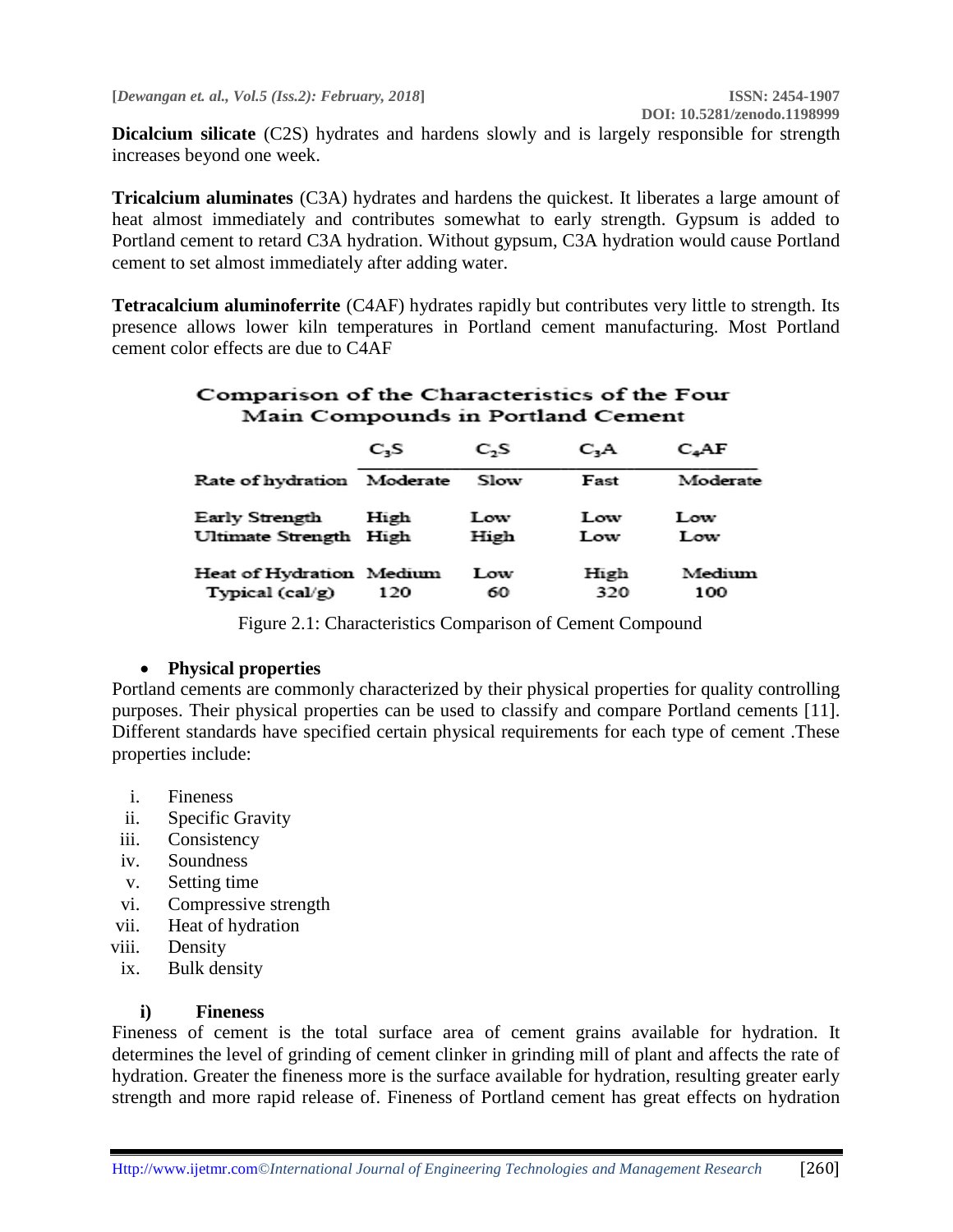rate and thus the setting time, and the rate of strength gain. As an example, the smaller is the particle size, the greater the surface area-to-volume ratio. This causes more area available for water-cement interaction. The finer particles mainly affect the early strength of the cement (2) days) while the larger particles dominate the strength after this time. The effects of greater fineness on strength are generally seen during the first seven or twenty eight days. There are, however, several disadvantages associated with high fineness. In fine cement, more gypsum is required for proper retardation because increased fineness makes more tricalcium aluminate available for early hydration. Grinding clinker to a high fineness requires more energy, increasing the production cost, and a higher early rate of hydration causes a higher early rate of heat liberation. If not properly dissipated, this heat may cause cracking especially in mass concrete construction [11]. The reaction of fine cement with alkali-reactive aggregate is stronger. Fineness, which has considerable effects on cement strength and hydration rate, is accepted as a vital parameter by European and American Standards The fineness of cement is measured by sieving it on standard sieves

## **ii) Specific gravity**

Specific gravity is not a sign of the quality of the cement, but is required for calculations during concrete mix design. The specific gravity of Portland cement is approximately 3.15.

## **iii) Consistency of cement paste**

Consistency indicates the degree of density or stiffness of cement. Therefore, it is necessary to determine the amount of water content for a given cement to get a mixture of required consistency. Consistency of cement is measured by vicat apparatus. The paste is said to be of standard consistency, when the penetration of plunger, attached to Vicat apparatus, is 33-35 mm. The moisture content of the standard paste is written as a percentage by weight of the powdered cement. The normal range is between 26-33%. This test precedes the test of cement for soundness, setting time, tensile strength or for compressive strength.

#### **iv) Soundness**

Soundness refers to the capability of the cement paste to maintain its volume after setting, and is associated with the existence of extreme amounts of free lime or magnesia in the cement or supplementary cementitious material. A cement paste should not undergo a large change in volume once it has been set. However, some expansion may occur due to gradual hydration or due to some other reactions of some compounds there in the hardened cement, namely free lime, magnesia and calcium sulfate. Free lime absorbs moisture and expands many times to its original volume and develops considerable heat and thus causes disintegration of concrete in which this cement is used. Expansion in OPC is limited to 10 mm or 0.5%.It is essential that cement concrete does not undergo large changes in volume after setting. This change in volume is known as unsoundness and may cause cracks, distortion and disintegration of concrete [11]. Bektas et al. (2008) investigated the effect of Portland cement fineness on the results of ASTM C1260 tests. He concluded that mortar-bar expansion was promoted with increased cement fineness regardless of clinker alkali, aggregate reactivity or soak solution normality.

#### **v) Setting time**

To enable the concrete to be laid in position properly the initial setting of cement should not start too quickly. Once the concrete has been laid it should harden rapidly so that the structure could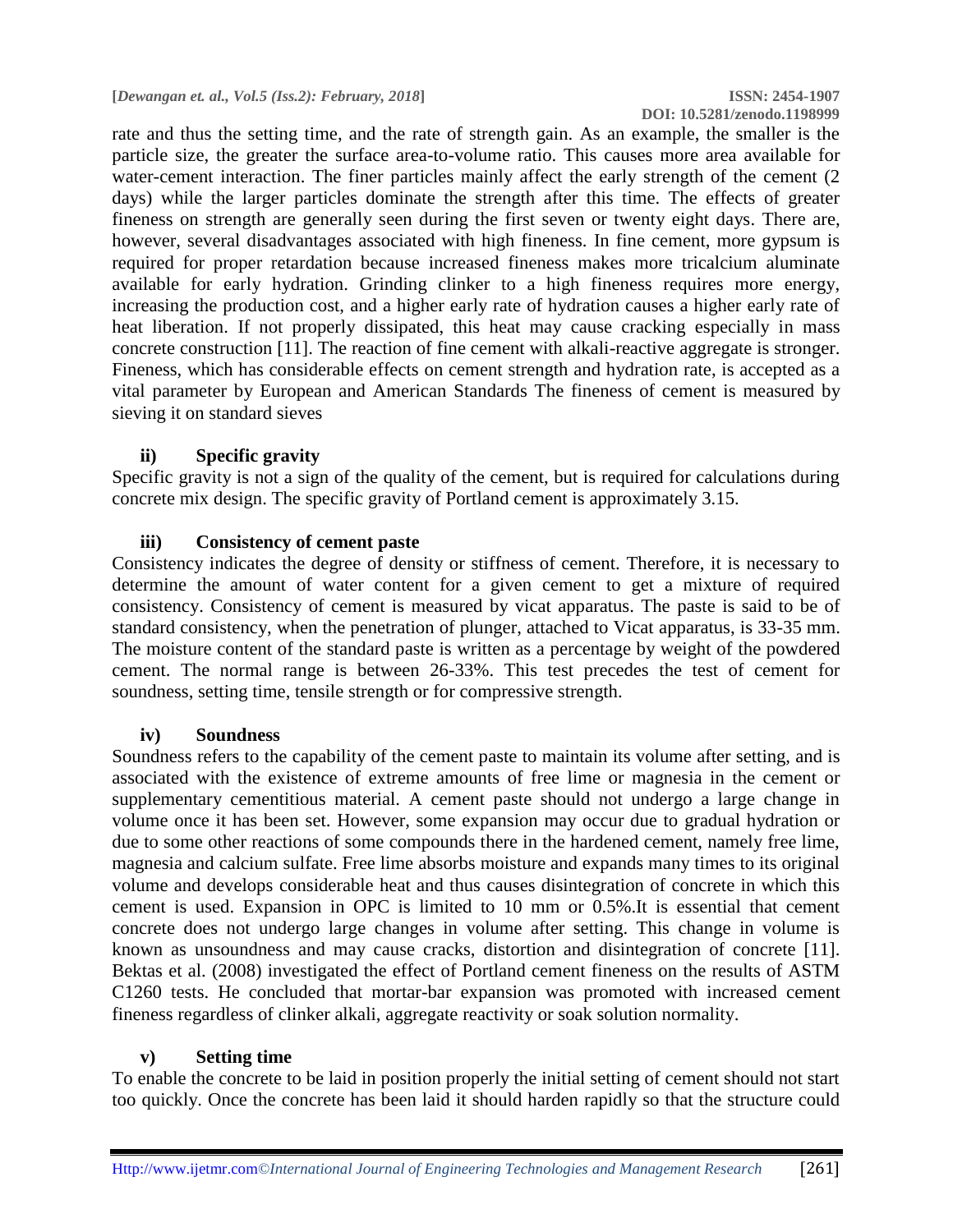**DOI: 10.5281/zenodo.1198999**

be put to use early. Initial setting of cement is that step in the process of setting, after which if any cracks appear do not reunite. Final setting is that when it has occurred, sufficient strength and hardness is attained. As soon as water joins the cement, it forms gel that causes the paste to stiffen. However, this stiffening does not affect workability until initial set takes place. Thus, setting describes "The strength of the cement paste". Setting may also be understood as "setting refers to a transformation from a fluid to a hard state". During setting, the paste attains some strength. But it is different from hardening, which refers to the increase of strength of a set cement paste. The setting process is associated with temperature changes in the cement paste. Initial set is related to a quick increase in temperature and final set to the highest temperature. Setting time decreases with rise in temperature. Setting time of cement can be increased by adding some admixture, as sodium carbonate. The setting time of cement is measured using vicat apparatus with different penetrating attachments.

#### **vi) Strength**

Cement paste strength is typically defined in three ways: compressive, tensile and flexural. These strengths can be affected by a number of items including: water-cement ratio, cement-fine aggregate ratio, type and grading of fine aggregate, manner of mixing and molding specimens, curing conditions, size and shape of specimen, moisture content at time of test, loading conditions and age . Since cement gains strength over time, the time at which strength test is to be conducted must be specified [40]. Typically times are 1 day (for high early strength cement), 3 days, 7 days, 28 days and 90 days (for low heat of hydration cement).

#### **Compressive strength**

The compressive strength of concrete is one of the most important mechanical properties. In most structural applications, concrete is employed primarily to resist the compressive forces. In those cases where other stresses (for e.g. tensile) are of primary importance, the compressive strength is still frequently used as a measure of the resistance because this strength is the most convenient to measure. For the same reason, the compressive strength is generally used as a measure of the overall quality of the concrete, when strength itself may be relatively unimportant.

#### **Tensile strength**

The direct tension test does not provide any useful insight into the concrete-making properties of cements. It persists as a specified test because in the early years of cement manufacturing, it was the most common test since it was difficult to find machines that could compress a cement sample to failure.

#### **Flexural strength**

Flexural strength (actually a measure of tensile strength in bending) is carried out on cement mortar beam that is loaded at its center point until failure.

## **vii) Heat of hydration**

The heat of hydration is the heat generated when water and Portland cement react. Hydration begins at the surface of the cement particles. Therefore, the total surface area of cement represents the material available for hydration. That is, the early rate of hydration depends on the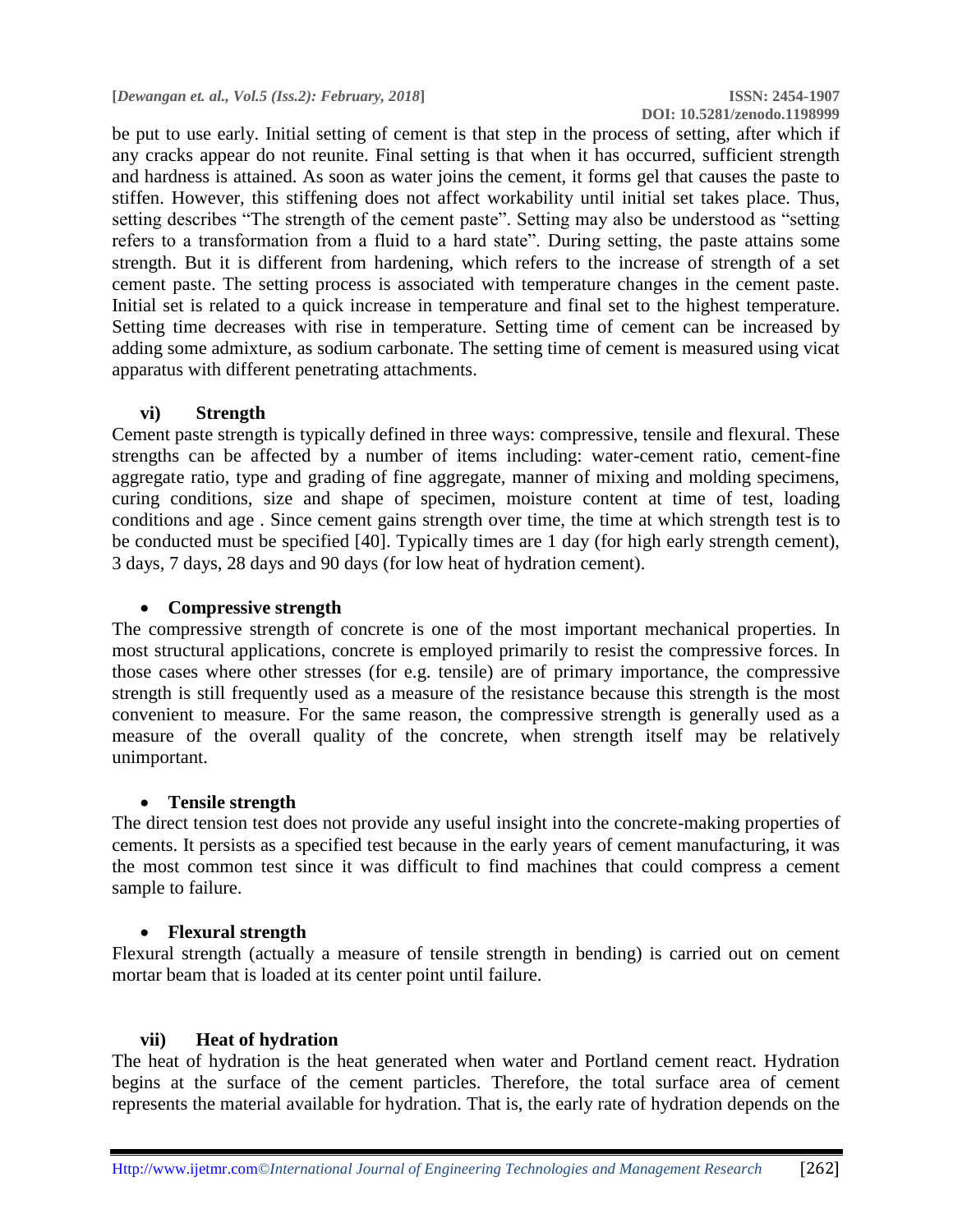fineness of the cement particles. However, at later stages, the effect of surface area diminishes and, consequently, fineness exercise no influence on the total heat of hydration [40]. Heat of hydration is also influenced by the proportion of C3S and C3A in the cement, water-cement ratio, and fineness and curing temperature. As each one of these factors is increased, heat of hydration increases. In large mass concrete structures such as gravity dams, hydration heat is produced significantly faster than it can be dissipated (especially in the centre of large concrete masses), which can create high temperatures in the centre of these large concrete masses that, in turn, may cause undesirable stresses as the concrete cools to ambient temperature [11]. Conversely, the heat of hydration can help maintain favorable curing temperatures during winter



Figure 2.2: Heat of Hydration

## **Fineness Modulus**

The fineness modulus (FM) of either fine or coarse aggregate according to ASTM C 125 is calculated by adding the cumulative percentages by mass retained on each of a specified series of sieves and dividing the sum by 100. The specified sieves for determining FM are: 150 μm (No. 100), 300 μm (No. 50), 600 μm (No. 30), 1.18 mm (No. 16), 2.36 mm (No. 8), 4.75 mm (No. 4), 9.5 mm (3⁄8 in.), 19.0 mm (3⁄4 in.), 37.5 mm (11⁄2 in.), 75 mm (3 in.) and, 150 mm (6 in.). FM is an index of the fineness of an aggregate the higher the FM, the coarser the aggregate. Different aggregate grading may have the same FM. FM of fine aggregate is useful in estimating proportions of fine and coarse aggregates in concrete mixtures[11]. Degradation of fine aggregate due to friction and abrasion will decrease the FM and increase the amount of materials finer than the 75 μm (No. 200) sieve.The usefulness of the fineness modulus lies in detecting slight variations in the aggregate from the same source, which could affect the workability of the fresh concrete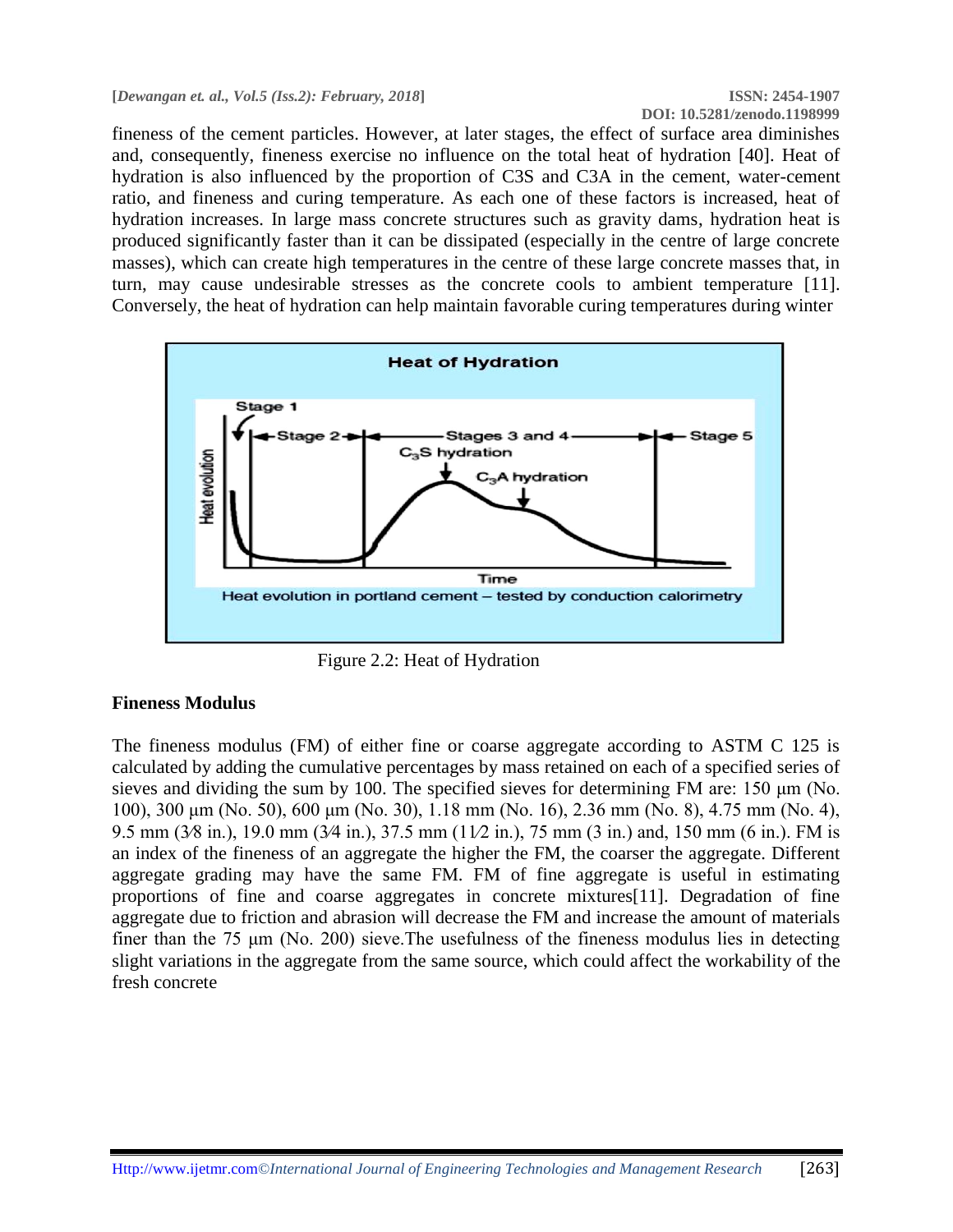



#### **4. Conclusions**

- The study indicates that the marble waste can be incorporated in Portland limestone production.
- Cost of cement production can be decreased by use of 10% WMD.
- The Compressive strength of Cubes are increased with addition of waste marble
- Powder up to 12.5 % replaces by weight of cement and further any addition of waste Marble powder the compressive strength decreases.
- The Tensile strength of Cylinders are increased with addition of waste marble
- powder up to 12.5 % replace by weight of cement and further any addition of waste
- Marble powder the Tensile strength decreases.
- Thus we found out the optimum percentage for replacement of marble powder with
- Cement and it is almost 12.5 % cement for both cubes and cylinders.
- We have put a simple step to minimize the costs for construction with usage of
- Marble powder which is freely or cheaply available more importantly.

We have also stepped into a realm of s the environmental pollution by cement production being our main objective as Civil Engineers.

#### **References**

- [1] Prof. P.A. Shirule, Ataur Rahman, Rakesh D. Gupta, "PARTIAL REPLACEMENT OF CEMENT WITH MARBLE DUST POWDER", International Journal of Advanced Engineering Research and Studies, VOL.1 June 2012, E-ISSN2249–8974
- [2] Ali Ergun (2011), "Effects of the usage of diatomite and waste marble powder as partial replacement of cement on the mechanical properties of concrete", Construction and Building Materials, 25(2), pp 806812.
- [3] http://www.engineeringcivil.com/project-on-partialreplacement-Of-cement-with-marble-powder
- [4] Huseyin Yılmaz Aruntas , Metin Guru, Mustafa Dayı , Ilker Tekin, "Utilization of waste marble dust as an additive in cement production", Materials and Design 31 (2010) 4039–4042